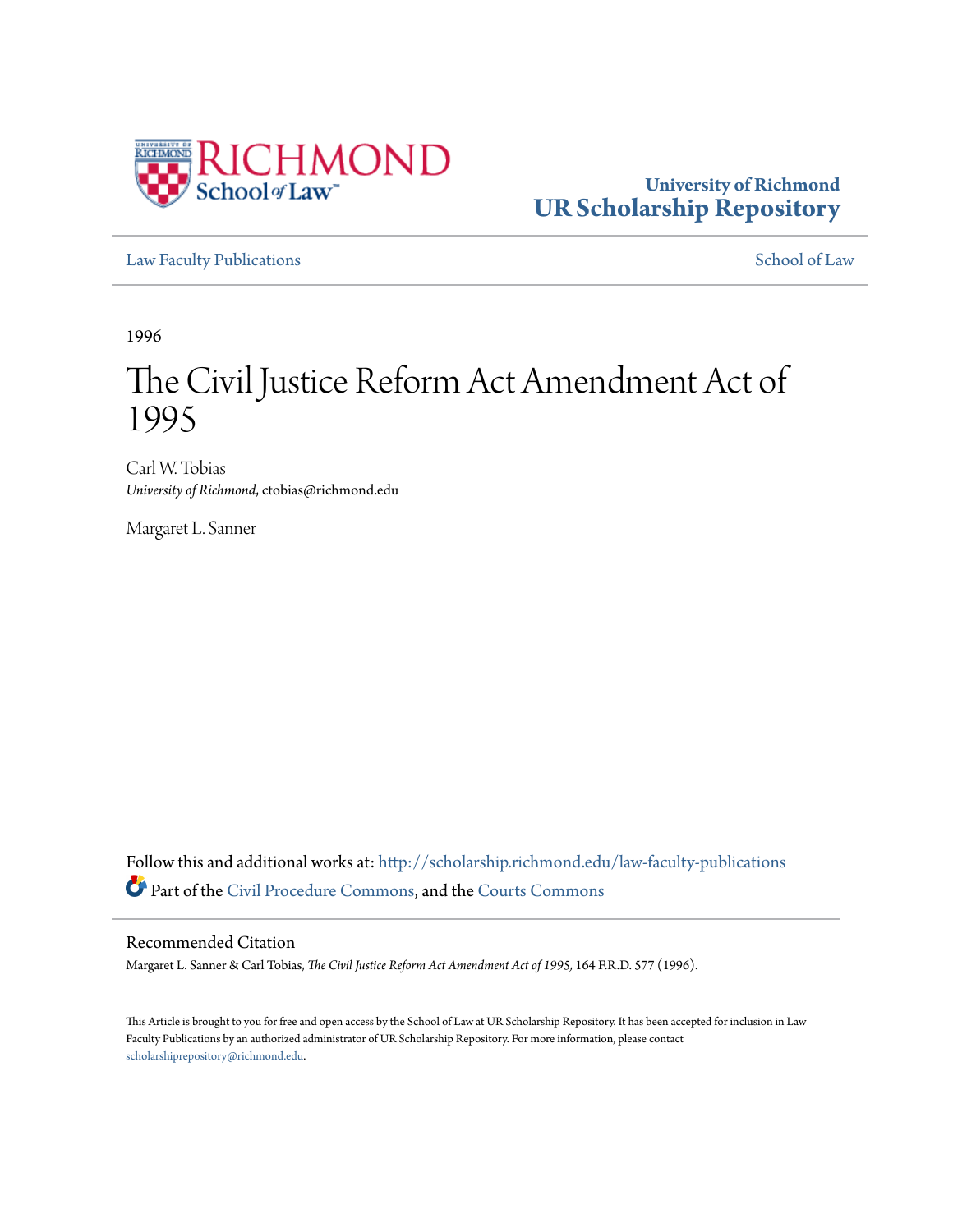#### 164 F.R.D. 577

## **Federal Rules Decisions** 1996

#### THE CIVIL JUSTICE REFORM ACT AMENDMENT ACT OF 1995

Margaret L. Sanner<sup>a</sup> and Carl Tobias<sup>b</sup>

#### Copyright (c) 1996 Margaret L. Sanner and Carl Tobias

Last year in the pages of this reporter, we analyzed the Judicial Amendments Act of 1994, a statute which reauthorized three initiatives that had been significant to the operations of the federal courts.<sup>1</sup> We examined how section two of the legislation extended the authorization of the Judiciary Automation Fund for three years, how section three extended the authorization for court-annexed arbitration in twenty federal district courts until the end of 1997, and how section four extended the experimentation with, and evaluation of, expense and delay reduction procedures and litigation management techniques in ten pilot district courts under the Civil Justice Reform Act (CJRA) of 1990 for an additional year.<sup>2</sup>

We found that Congress had extended the pilot program primarily so that the RAND Corporation could complete its comprehensive evaluation of experimentation with procedures for decreasing cost and delay.<sup>3</sup> We determined that the assessment's conclusion had been delayed principally because unforeseeable problems had slowed the effectuation of the measures being analyzed in numerous relevant districts. <sup>4</sup>

RAND suggested that twenty percent of the suits which it was tracking would not have been terminated by the statutory deadline and that these **\*578** were exactly the kind of complicated cases which parties, lawyers, and judges have the greatest difficulty resolving and on which the CJRA is focused.<sup>5</sup> We asserted that Congress had correctly decided to extend this deadline. Having spent significant resources on this national experiment with procedures for reducing expense and delay, it appeared eminently sensible to include those lawsuits which were most likely to inform future experimentation and reform. <sup>6</sup>

Four members of the Senate Judiciary Committee introduced the Civil Justice Reform Act Amendment Act of 1995 on February 23, 1995 as Congress was considering numerous aspects of the Contract With America, most relevantly the legal reforms in its ninth tenet.<sup>7</sup> Senator Orrin Hatch (R-Utah), Chair of the Senate Judiciary Committee, Senator Charles Grassley (R-Iowa), Chair of the Subcommittee on Courts and Administrative Practice, Senator Joseph Biden (D-Del.), the ranking minority member of the Senate Judiciary Committee, and Senator Howell Heflin (D-Ala.), former Chair of the Courts and Administrative Practice Subcommittee, sponsored the legislation. <sup>8</sup> Passage of the proposal by the House of Representatives and the Senate was essentially perfunctory, and President Bill Clinton signed the measure in October.<sup>9</sup> This essay briefly evaluates the new legislation in an attempt to familiarize federal court judges, attorneys and litigants as well as others who may be interested in the operations of the courts with the measure.

Senator Hatch, when introducing the bill in the Senate, observed that the "legislation would work a purely technical correction to extend the time period for [the demonstration district] study currently being conducted in certain Federal courts." <sup>10</sup> The Senate Judiciary Committee Chair then explained why the extension was needed and the advantages that it would afford. He initially traced the background of the pilot and demonstration programs which the CJRA established. Senator Hatch then explained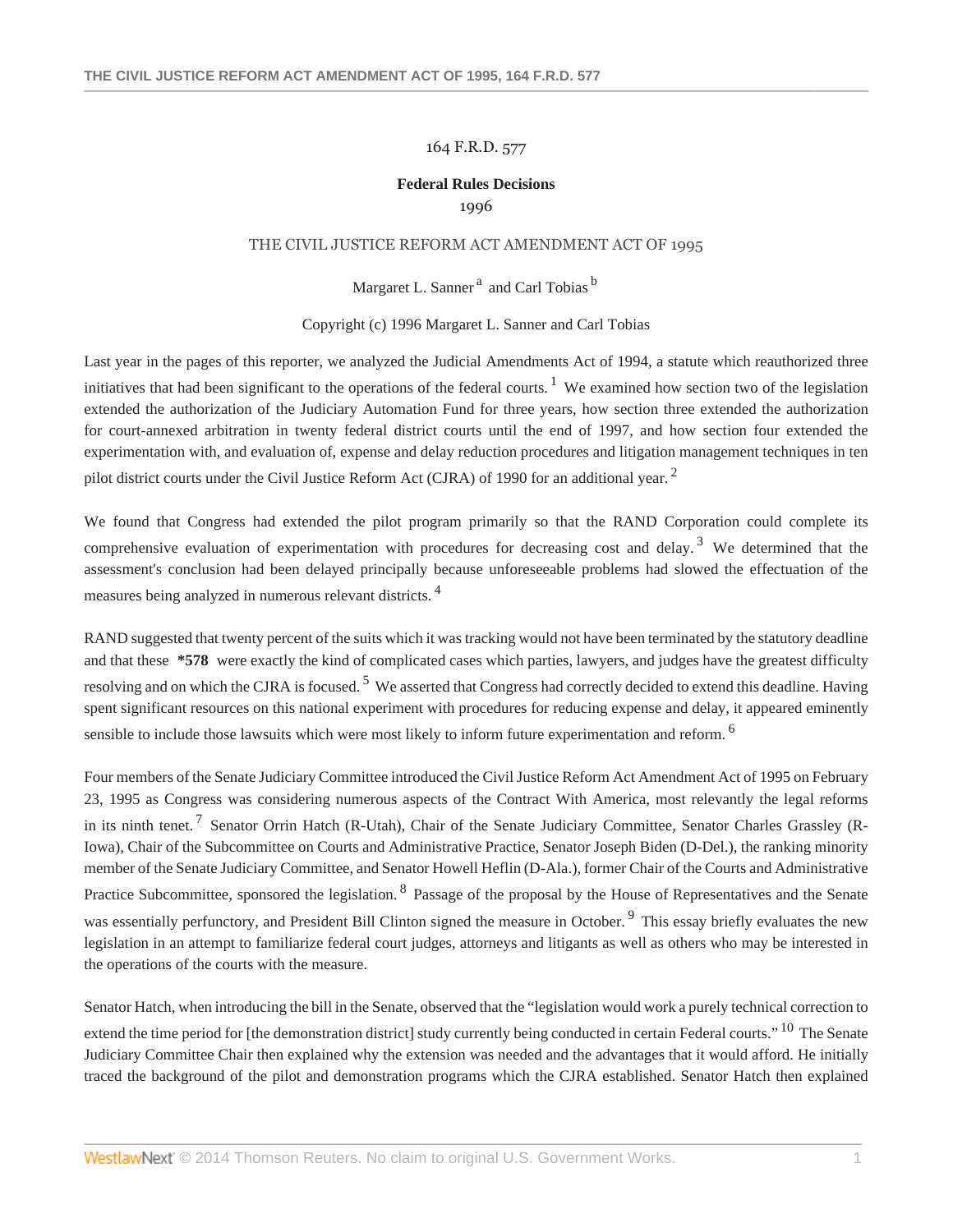that the Judicial Amendments Act of 1994 had extended for a year the RAND Corporation's study of the pilot courts, but the legislation did not extend the **\*579** Federal Judicial Center's study of the demonstration program because of an oversight.

The Judiciary Chair stated that he was introducing the Civil Justice Reform Act Amendment Act of 1995 to grant the demonstration districts the same extension. Senator Hatch observed that this change would make both programs and their assessments consistent, thereby facilitating direct comparison of the final reports on the two programs that the Judicial Conference must submit to Congress. He asserted that the bill would restore Congress' original intent in prescribing identical deadlines for pilot and demonstration courts. The Senator also suggested that the deadline's extension would improve the study of the demonstration districts because more cases would be concluded and included in the analysis. He concomitantly claimed that improving the two final reports' reliability and consistency could only serve to assist Congress in improving the courts' efficiency. Senator Hatch added that the measure would impose no additional expense because the demonstration districts were planning to continue experimentation.

We afford comparatively few recommendations for effectuating the Civil Justice Reform Act Amendment Act of 1995, as the statute continues experimentation and assessment that have been operating smoothly, while the legislation is relatively straightforward and can be rather easily implemented. The demonstration districts should continue working as closely with the Federal Judicial Center as they have to date and should do everything possible to facilitate the Center's collection, evaluation and synthesis of the maximum accurate information.

The Federal Judicial Center ought to capitalize on the extra year that the extension provides to collect, analyze and synthesize as much relevant data as possible on the procedures, particularly involving ADR, that the demonstration courts are applying. The Judicial Conference should similarly use the additional year to enhance its comprehension of experimentation and to prepare for receipt of the Federal Judicial Center study so that the Conference can assemble a report that will be most helpful to Congress. Congress should correspondingly employ the year to increase its understanding of civil justice reform efforts.

Both the Senate and the House acted correctly in passing the Civil Justice Reform Act Amendment Act of 1995. This legislation will realign the time for experimentation and its assessment in the demonstration and pilot districts, thereby facilitating parallel reporting and decisionmaking on the two programs. Should the federal courts, the Federal Judicial Center and Congress effectuate the measure pursuant to the few recommendations above, Congress will be able to derive the maximum benefit from this ambitious reform.

The views expressed are those of the authors and do not necessarily reflect the views of the publisher.

### Footnotes

- a Principal, Milodragovich, Dale, Steinbrenner & Binney, P.C., Missoula, Montana.
- b Professor of Law, University of Montana. I wish to thank Cecelia Palmer and Charlotte Wilmerton for processing this piece and the Harris Trust for generous, continuing support.
- 1 *See* Margaret L. Sanner & Carl Tobias, *The Judicial Amendments Act of 1994,* 159 F.R.D. 649 (1995); *see also* Pub.L. No. 103 -420, 108 Stat. 4343 (1994); 140 CONG.REC. S12,104 (daily ed. Aug. 18, 1994).
- 2 *See* Judicial Amendments Act of 1994, Pub.L. No. 103-420, 108 Stat. 4343, 4344-45, §§ 2-4 (1994).
- 3 *See* Pub.L. No. 103-420, 108 Stat. 4343, 4345, § 4 (1994); *see also* Judicial Improvements Act of 1990, Pub.L. No. 101-650, 104 Stat. 5089, 5098, § 105(c) (1990) (prescribing study).